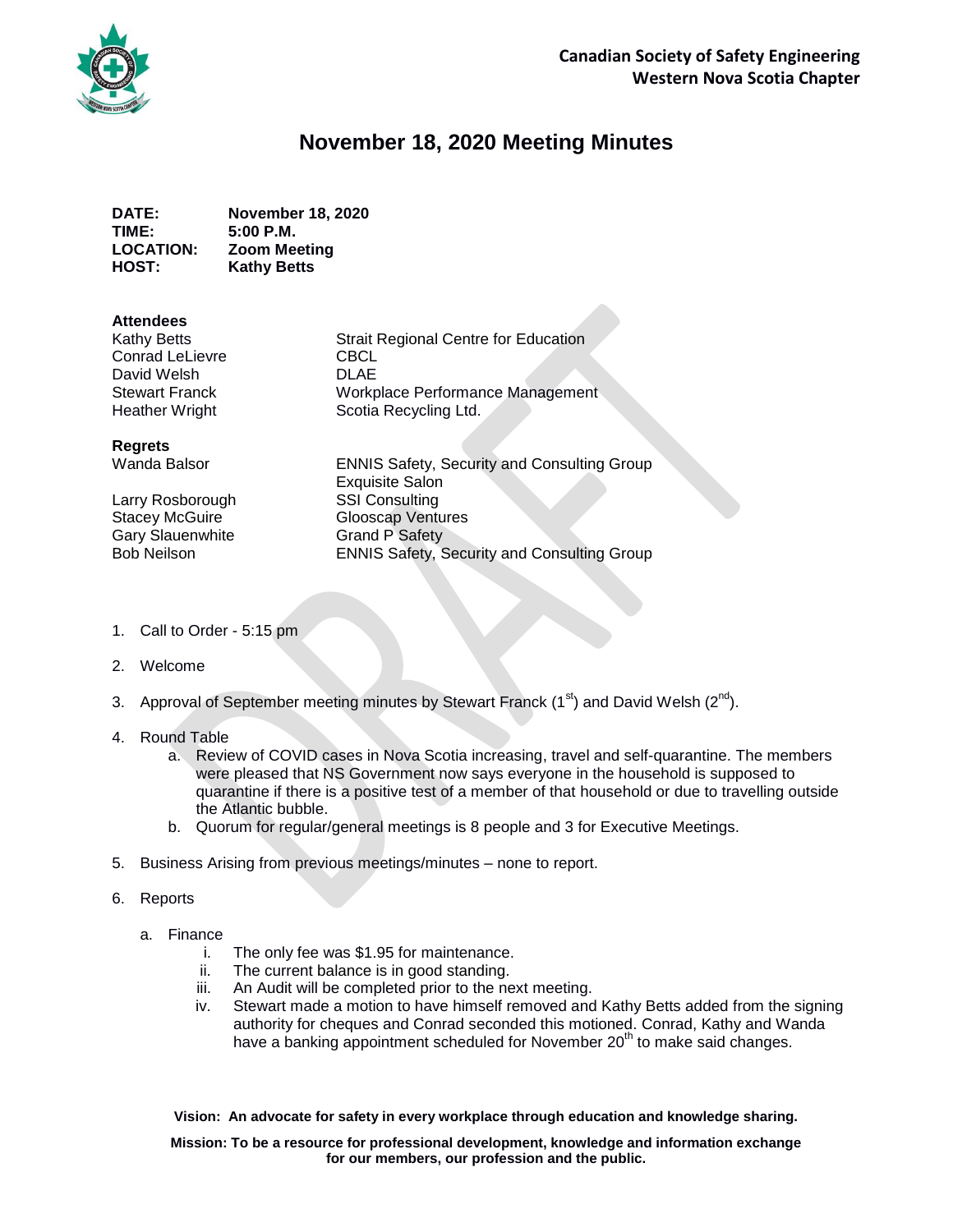

- b. Membership (Larry) No updates submitted, carried to the next meeting.
- c. Program (David) No updates currently. This will be determined based on the direction and format for any changes at future meetings (times, dates, topics/suggestions, etc.).
- d. By-Laws Committee (Bob) Carried to the next meeting as no update was submitted.
	- i. Stewart and Bob to review By-laws and present items for change at the January meeting.
	- ii. Changes within the By-laws and additions i.e. as CSSE position descriptions (within the By-Laws)
- 7. New Business
	- a. Meeting Schedule Members review for decision and put into action within January 2021 for the full year.
		- i. More than likely all meetings will be virtual. This will be a benefit of less time commitment from members, no travel, bad weather, driving in the dark, having to allocate 4-9 hours for a meeting, etc. As members we want to promote the ease of attending.
		- ii. Times to be reviewed and selected due to our new work environment; meeting location will be ZOOM or another virtual forum.
		- iii. A commitment to the dates and times is important to ensure Programs can be selected and scheduled.
		- b. Meeting Format Members to decide on a positive meeting format to attract members. We must consider what our value proposition is and create a format conducive to our existing audience and new/prospective members.
			- i. We must decide how to run meetings and frequency of meetings; when do we have business meetings and will they be separate from the Professional Development meetings, and other thoughts and ideas.
			- ii. Decision for the length of the meetings (30 mins, 1 hour, 2 hours, etc.) What is needed and that will maintain and attract more members.
			- iii. Some Ideas presented were:
				- Have Executive meet separately regarding business and have a 5 minute or less summary of information to the Members at a regular/general meeting.
				- Networking meeting (virtual)
				- Use selected members as a Panel of Experts for a Program.
				- Invite people from the community, students, new Canadians and even other Chapters to Professional Development events/meetings.
				- Create or look into a Mentorship Program at CSSE National
				- Promote Student Membership; suggestion \$50.00 (to be reviewed with CSSE National)
		- c. Membership Our membership is of low numbers and at risk of aligning with another Chapter. We must review strategies and implement them into action as soon as possible. We cannot continue to simply talk about this issue without providing a positive solution.
			- i. It was previously noted by Wanda that all positions within our Chapter are up for nominations this year. She and Stewart will be working on implementing a Mentorship Program for people entering new roles which will hopefully generate more interest in taking on these roles and responsibilities.
			- ii. It will be noted that it is very difficult to attract new members and retain the members until we have 7a and 7b items finalized.

**Vision: An advocate for safety in every workplace through education and knowledge sharing.**

**Mission: To be a resource for professional development, knowledge and information exchange for our members, our profession and the public.**